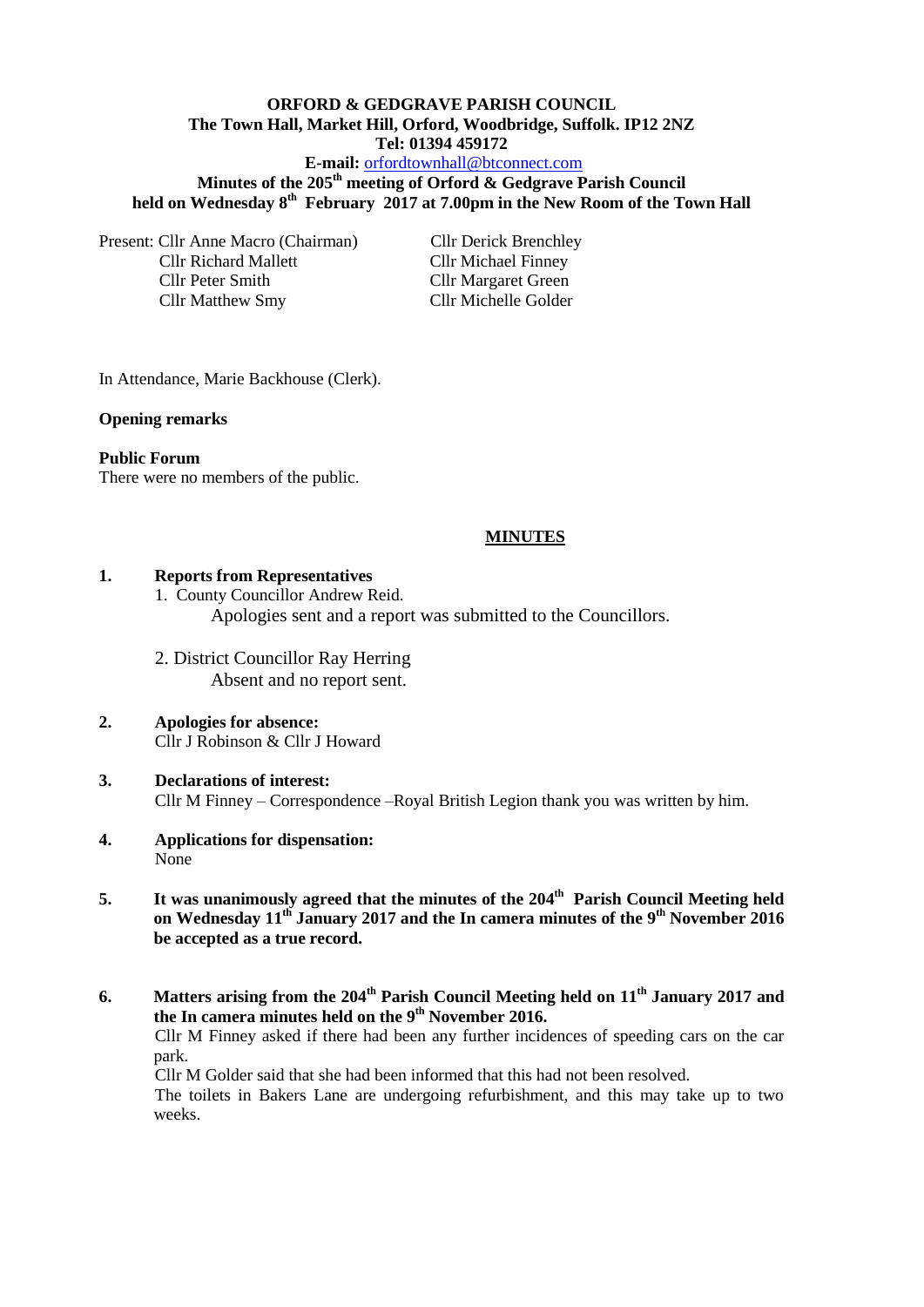## **7. Finance**

7.1 The Council received, noted and approved the cheques and balances from 1<sup>st</sup> December  $-31<sup>st</sup>$  December 2016.

7.2 The Council received, noted and approved the cheques and balances from  $1<sup>st</sup>$  January –  $31<sup>st</sup>$  January 2017.

7.3 The Council received, noted and approved the quarterly accounts from October – December 2016.

#### **8. Planning**

#### **DC/17/0321/FUL – 4 Mundays Lane, Orford**

This was a request for an extension and dormer at the front. Cllr M Finney said that the plan was to replace the Velux windows with dormer windows. The Council had no objection to this proposal.

#### **9. Parish Council Business:-**

## **(1) Affordable Housing**

**Please see appendix 1, notes from Cllr P Smith.**

#### **(2) Policies – Gritting & Village Green**

Cllr A Macro informed the Councillors that the Gritting Policy had remained the same. Cllr R Mallett proposed that we continue to adopt the Gritting Policy; this was seconded by Cllr M Green and approved by all.

Cllr A Macro reported that we also needed to re-adopt the Village Green Policy.

Cllr R Mallett proposed that we continue to adopt the Village Green Policy; this was seconded by Cllr D Brenchley and agreed by all.

Cllr A Macro circulated photos of the village green down Quay Street, as it is very muddy. It was agreed to write to the resident and ask them to make a note of anyone blocking their access route to their property. Also the driving of a vehicle up and over the bank is not acceptable.

## **(3) Flower Show**

Cllr A Macro commented that she had sent several emails to the Flower Show Chairman but had no response.

Cllr M Smy said that he had been informed that the meeting was on Friday  $31<sup>st</sup>$ March 2017, but he was unsure of the time.

Some of the Councillors commented that they wished to attend the meeting.

## **(4) Insurance**

The Clerk reported that she had contacted the Parish Council insurance company and the Councillors and volunteers are covered; therefore the Emergency Group are covered under the Parish Council insurance.

## **(5) Staff Appraisals**

## **Please see appendix 2, notes from Cllr P Smith.**

## **(6) Goals for the recreation ground**

Cllr A Macro informed the Councillors that the goals had now been ordered and they would be delivered in about 2 weeks; and this is thanks to funding from Andrew Reid £590, Ray Herring £1250 and Cobra Mist £40.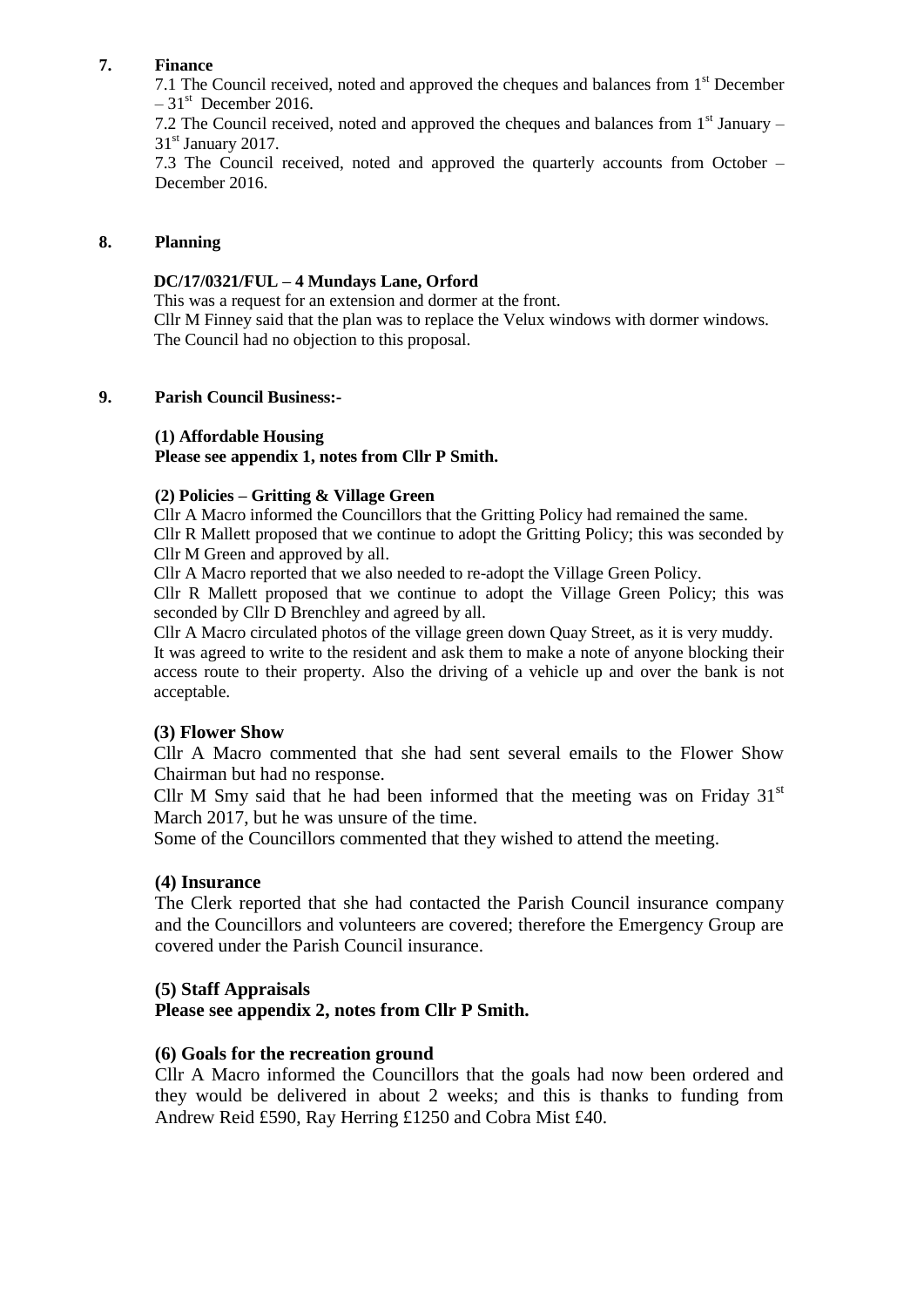## **10. Correspondence**

# **Royal British Legion**

Cllr A Macro read out a thank you letter from the Royal British Legion concerning the donation towards the poppy wreath.

Cllr M Smy informed the Council that he had placed the orange fencing in front of the recreation ground hut alongside the grass to prevent anyone parking on the grass.

Cllr M Golder suggested that we may need to consider something more permanent, such as a fence that would match that around the play area.

Cllr M Smy said that the only problem seems to be when there is an elderly person that require access to the hut and would therefore need to park closer to the door.

Cllr R Mallett said that there was only ever access for deliveries to the hut, and no parking. Cllr M Finney suggested that we could have a dropping off point or removable posts.

Cllr P Smith suggested that we should have a working party group for both the affordable housing and the staff appraisals.

The Affordable Housing working group consists of Cllr M Finney, Cllr M Golder, Cllr P Smith and Cllr J Howard.

The Staff Appraisals working group consists of Cllr A Macro, Cllr I Thornton, Cllr D Brenchley and Cllr J Robinson.

# **11. Items for next meeting:**

**Marine Conservation Zone (MCZ)**

**12. Date of next meeting: 08/03/17 at 7.00pm**

**Meeting closed at 8.20pm.**

**Signed** Date (Chairman) Date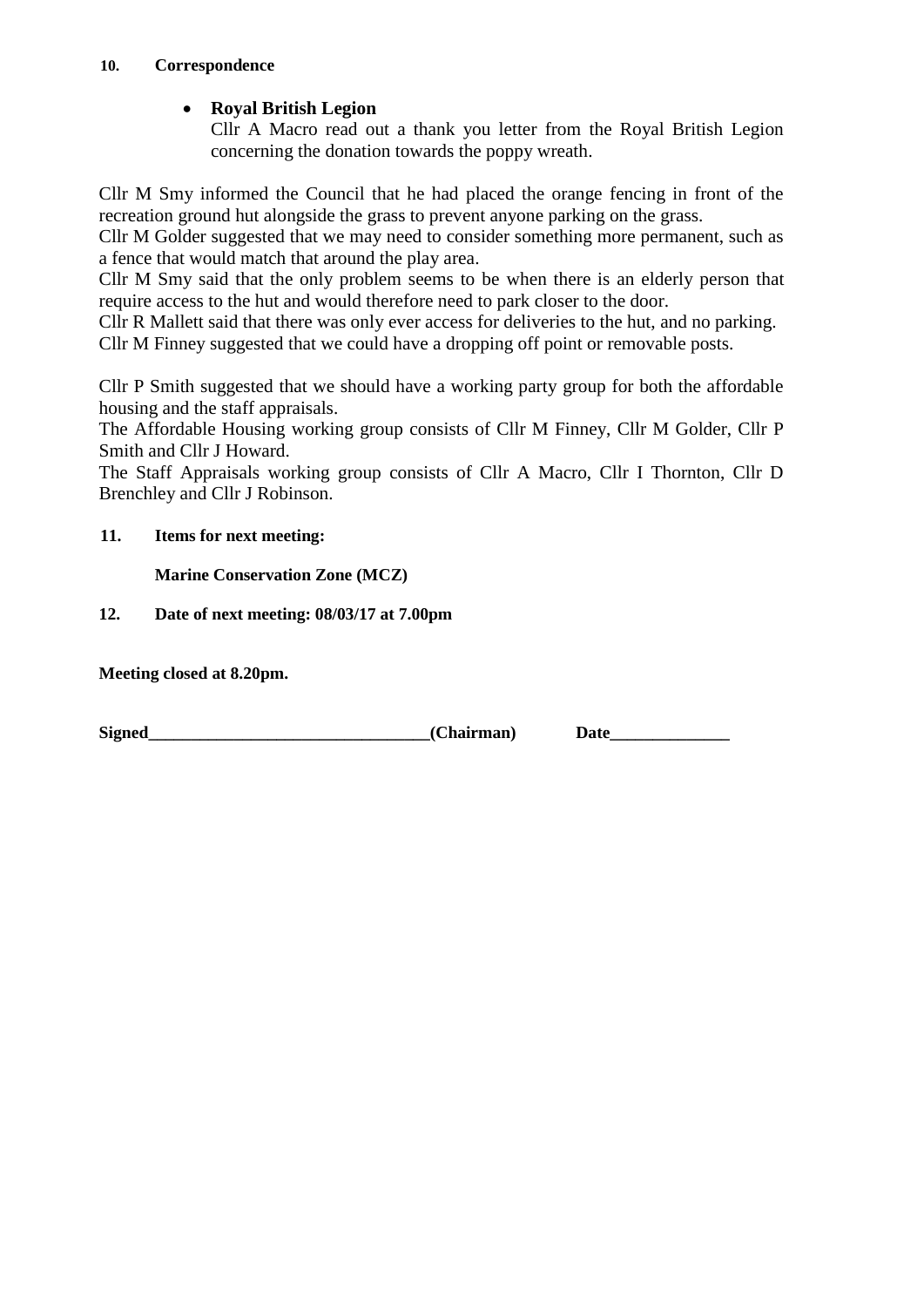# **Appendix 1**

#### **9.1 Affordable Housing**

Cllr. P Smith opened the discussion by briefly summarizing the current position as regards 1) A possible "Joint Venture Partnership" with the Hastoe Housing Group and 2) The Local Site Allocation and Area Specific Policy Plan of Suffolk Coastal District Council (SCDC) which has recently had its Central Government Review by Dr E Hills of the Planning Inspectorate (16/01/2017).

#### **Hastoe**

Cllr Smith expressed concern that the Hastoe Housing Group appeared to be associated with free market sales and particularly increasingly selling high value social properties leading to a surplus or profit. Because of this initial concern the Strategic, Financial, and Board reports (including the Risk report) of Hastoe Group for the last financial year had been interrogated.

In addition Moody's (Public Sector Europe) report of the  $5^{TH}$  October 2016 for the Hastoe Group was reviewed. Hastoe Group appeared to be structurally sound but was rated by Moody's as A2 negative i.e. the company has a negative outlook.

This appears to be related to the company's high debt level which the company is predicted to find increasingly hard to service due to government policy changes making the operating environment for groups such as Hastoe increasingly challenging i.e. progressively decreased rents and loss off subsidy.

#### **SCDC Local Site Allocation and Area Specific Policy Development Plan:**

The complete plan, following submission by SCDC to Central Government has been examined by Dr E Hills of the National Planning Inspectorate and apparently accepted but with many Major Modifications (MM).

Orford and Gedgrave Parish Council have been reviewed (as have all the other Parishes in East Suffolk) for Housing Need and the 10-year Housing Plan to 2027 identified. The need for 10 houses has been thought appropriate for Orford and Gedgrave with a small number of Affordable Houses within this number. This is within the context of the true number of local residents predicted as probably decreasing within the 10 years (but the number of cars increasing).

A site has been identified and approved by SCDC as appropriate in Orford for the 10 houses to the north of Mill Close (0.82 hectares or 2 acres). It is of note that since first identified this area of land, which was originally a possible Rural Exception Site, has been enclosed within the Parish Boundary probably for central planning reasons. A detailed planning review of this site has been made at SCDC with specific recommendations for the Developer.

Main Modifications (MM) of the original SCDC Planning Document for this site, made by Central Government is:

- A note that Gedgrave Sewage Treatment Works is operating close to its environmental capacity and that any possible developer in the parish ahead of a Planning Application would have to submit a detailed proposal and seek proper approval of a plan to upgrade this capacity appropriately.
- A statement that Affordable Housing would require "a financial contribution which should be sought "(presumably from the Developer?)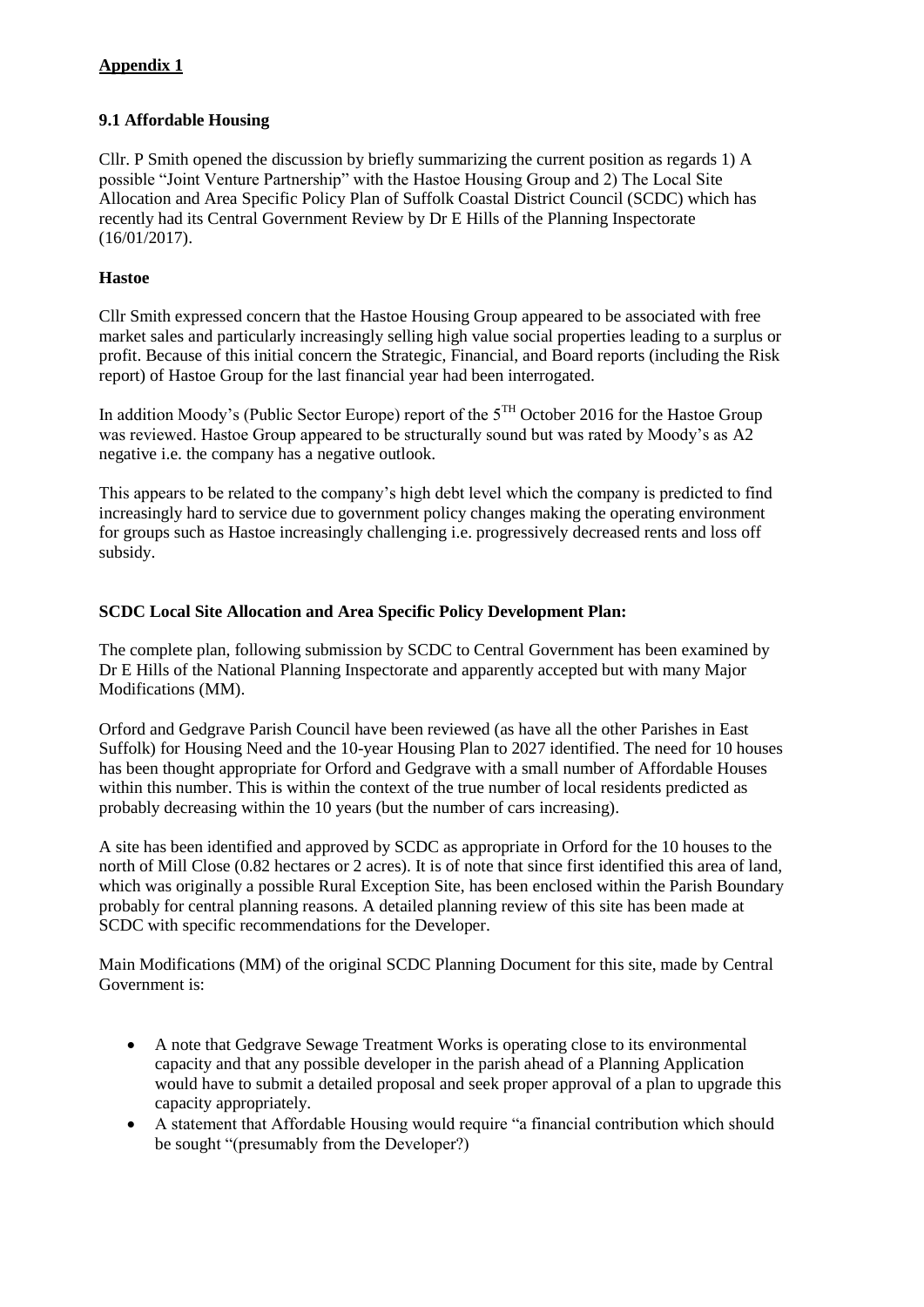Following these two summaries Councillors discussed the issues that had been introduced. It was stated that local Parishioners had independently suggested that in the interests of "due diligence" other, ideally local, Housing Associations should be contacted and asked for information and advice.

It had also been suggested separately that early expert legal advice should be sought before any Joint Venture Partnership was entered into on behalf of the Community particularly as the political environment as regards Housing is changing so rapidly at the moment

Conclusions of the discussion were:

- To ensure truly affordable local housing was available, in perpetuity, for our Community it was likely the Community would need to own the land on which the development occurred.
- We should explore whether a grant could be obtained for our Affordable Housing from the Community Housing Fund at the SCDC. This may be time limited offer.
- That we should contact the local Orwell Housing Association for further advice. They have previously carried out work and been associated with a planning application for land north of Mill Close. This may mean that work would not be duplicated that they have already done
- A core-working group should explore these issues further for the Parish Council. (Mr. Mike Finney, Ms Michelle Golder, Mr. Jonnie Howard, Mrs Anne Macro (PC Chair) and Mr. Peter Smith)